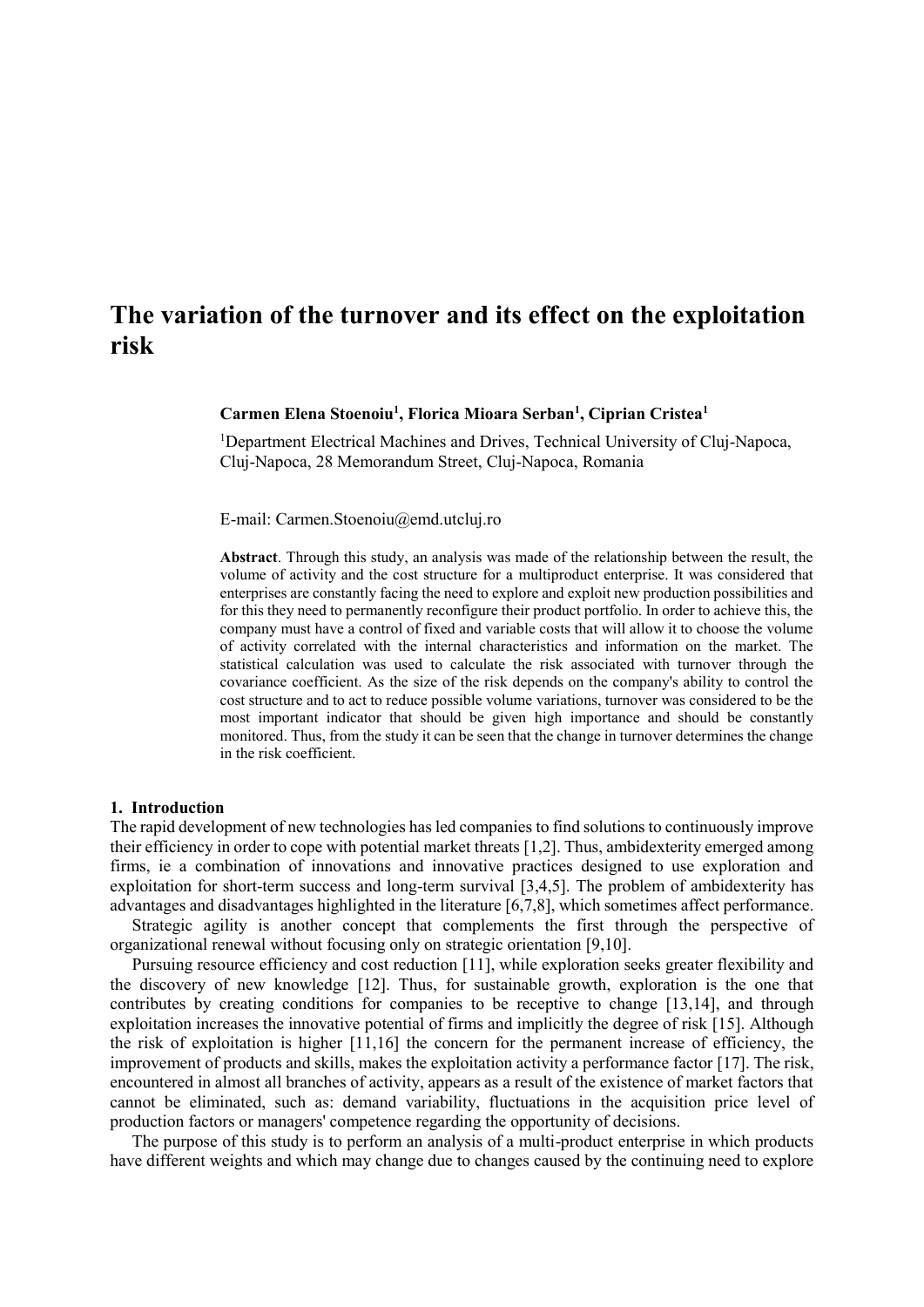new opportunities and exploit them. The analysis between the result, the volume of activity and the structure of the costs highlighted their dependence on any possible variation. Subsequently, the mean square deviation for each product and in total the possible variant was calculated and the increase of the risk coefficient was observed, as a result of the increase of the turnover, through the covariance.

#### **2. Material and method**

This study started from an enterprise that makes three products for which the quantity, the selling price, the variable unit cost and the fixed costs are known, according to Table 1.

|    | <b>Table 1.</b> The forecasted shuation of the emerbitse |            |           |           |           |        |  |  |  |
|----|----------------------------------------------------------|------------|-----------|-----------|-----------|--------|--|--|--|
| No | Elements of study                                        | Unit       | Product A | Product B | Product C | Total  |  |  |  |
|    | Quantity                                                 | Pcs.       | 7.520     | 4.200     | 2,300     | -      |  |  |  |
|    | Unit selling price                                       | <b>RON</b> | 700       | 450       | 560       | ۰      |  |  |  |
|    | Variable unit cost                                       | <b>RON</b> | 620       | 410       | 520       | ۰      |  |  |  |
|    |                                                          | thousand   |           |           |           |        |  |  |  |
| 4  | Fix costs                                                | <b>RON</b> |           |           |           | 125.00 |  |  |  |

**Table 1.** The forecasted situation of the enterprise

According to the financial theory at the level of exploitation, the risk can be measured and perceived according to the result indicators. The variability of the result can be manifested by its increase or decrease, the risk can be perceived both as an opportunity to obtain something additional and as a decrease of the initial value until a possible future loss.

The relationship between result, activity volume and cost structure was studied. It is known that fixed expenses affect the flexibility of the enterprise due to the impossibility of adapting them to the volume of activity. Thus, the size of the operating risk depends on the company's ability to control the cost structure and to know the sensitivity to possible fluctuations of the activity level. For this, for the multiproduct enterprise, studied, the weighted average price  $(p_{wa})$  of the products was calculated according to their unit price and the value share in the total turnover, the weighted unit margin on variable costs  $(M_{\rm WV})$  according to the individual margin and the value share of each product in the total turnover. Then the equilibrium turnover (Te) was determined according to equation (1) and the safety margin  $(M_s)$ , according to equation (2).

$$
T_e = \frac{CF}{\frac{m_p}{p_n}}\tag{1}
$$

$$
M_S = \frac{\dot{r} - r_e}{cA} \cdot 100\tag{2}
$$

It was followed that the working hypothesis, to what extent, the variation of variable costs and turnover affects the result. Fixed costs were considered in this case to remain unchanged.

From a statistical point of view, the risk analysis can be obtained by calculating the variance  $(\sigma^2)$  and the mean square deviation (σ) [18]. The analysis used the forecast, as a way for the manager to predict the uncertain revenues, future states and phenomena of the system and possible uncertainties in different degrees and it was admitted from the beginning that factors that could not be identified and on which the manager has no control. For this, a forecast model was made to establish the level of turnover starting from the information from a company related to the previous year and knowing that there may be fluctuations in the economy due to external variables such as inflation, changes in commodity prices and consumables etc. within the limits of  $0 \div \pm 10\%$ .

The working hypothesis was to determine if the risk increases when turnover increases and if when the share of the product is high it will cause a change in risk.

According to each variant or possible state of evolution of the company's activity, the annual turnover to be forecast was calculated, starting from the individual turnover related to each product, which adjusts with the probability of occurrence, according to equation (3):

$$
Tp = X_i \cdot p_i \tag{3}
$$

Where:  $X_i$ - Projected turnover.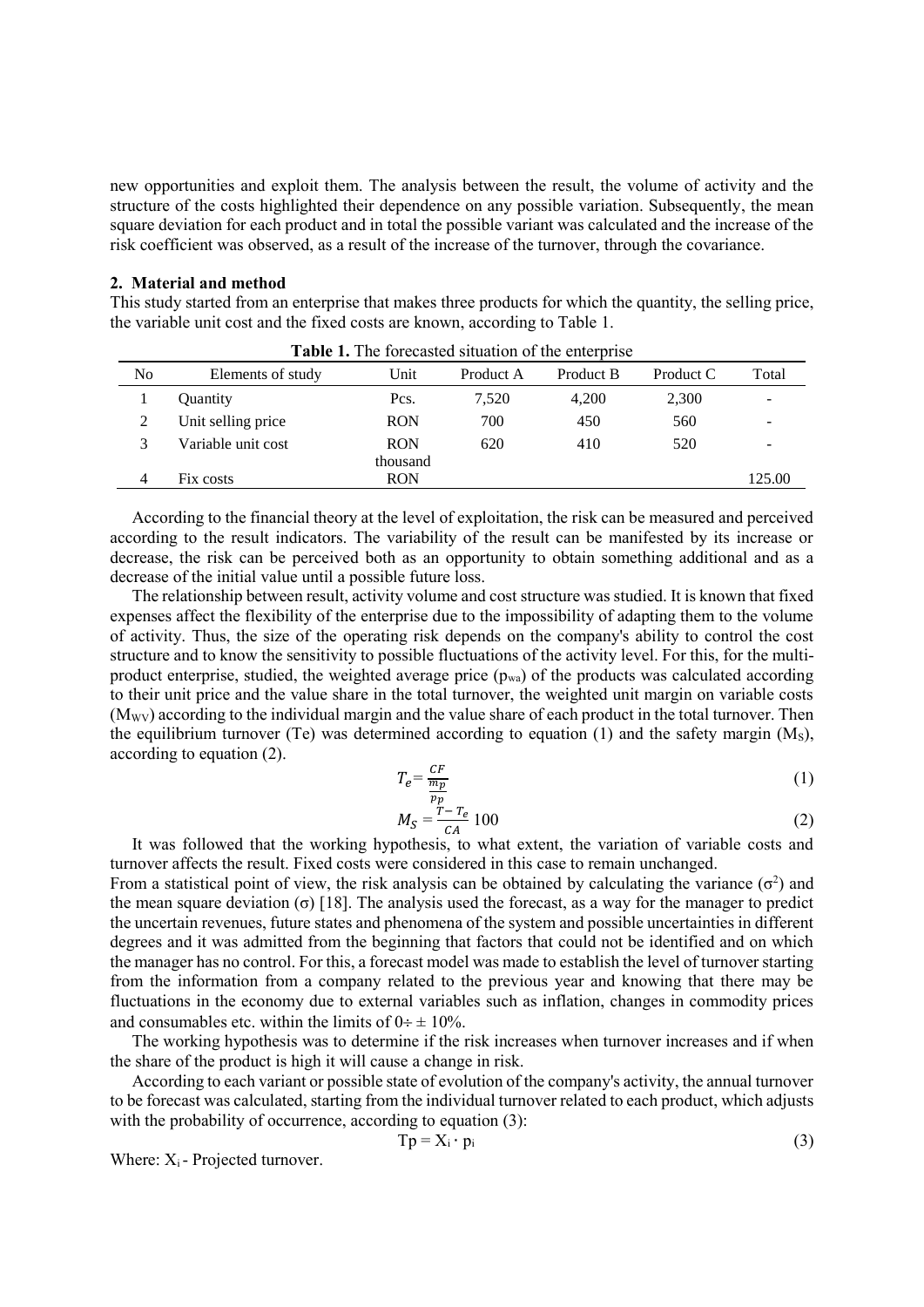Subsequently, the average related to these possible states was calculated, according to equation (4):  $X = \sum X_i \cdot p_i$  (4)

The mean deviation was established according to equation (5):

$$
\Delta = X_i - X \tag{5}
$$

Then we calculated the mean square deviation which multiplied by the probability of occurrence of the state of turnover  $(0, -5, -10, 5, 10)$ .

The variance was calculated as the mean of the quadratic deviations of a random variable and is the covariance of the random variable (turnover) with itself and measures the dispersion of the result against the mean. When the variant associated with the expected result is higher and the associated risk is high. The risk variation coefficient was determined, which measures the registered risk, the variant being less risky when the covariation coefficient is lower. The covariance coefficient was established according to equation (6):

$$
\sigma = \text{cov} = \sqrt{\Delta} \tag{6}
$$

#### **3. Results and discussion**

Taking into account the calculation elements taken into account after the analysis, the following indicators presented in Table 2 resulted.

| No | <b>Table 2.</b> The shualibit of cost-volume-result indicators<br>Economic indicators | Unit                   | Product A | Product B | Product C | Total    |
|----|---------------------------------------------------------------------------------------|------------------------|-----------|-----------|-----------|----------|
| 1  | The company's turnover                                                                | thousand<br><b>RON</b> | 5,264.00  | 1,890.00  | 1,288.00  | 8,442.00 |
| 2  | The share of each product in turnover                                                 | $\frac{0}{0}$          | 62.35     | 22.39     | 15.26     | 100.00   |
| 3  | Operating result                                                                      | thousand<br><b>RON</b> | 523.66    | 140.01    | 72.93     | 736.60   |
| 4  | Margin on variable costs $(M_{\rm WV})$                                               | thousand<br><b>RON</b> | 601.60    | 168.00    | 92.00     | 861.60   |
| 5  | The share of margin in turnover                                                       | $\frac{0}{0}$          | 11.43     | 8.89      | 7.14      | 10.21    |
| 6  | Unit margin                                                                           | <b>RON</b>             | 80.00     | 40.00     | 40.00     |          |
| 7  | Weighted average production price<br>$(p_{wa})$                                       | <b>RON</b>             | 436.48    | 100.75    | 85.44     | 622.67   |
| 8  | Unit weighted margin $(M_{\text{WU}})$                                                | <b>RON</b>             | 49.88     | 8.96      | 6.10      | 64.94    |
| 9  | Equilibrium turnover $(T_e)$                                                          | thousand<br><b>RON</b> | 682.01    | 314.83    | 267.00    | 1,198.51 |
| 10 | Relative safety margin $(MS)$                                                         | $\%$                   |           | 85.80     |           |          |

**Table 2.** The situation of cost-volume-result indicators

The analysis of Table 2 shows that product A has the largest share, followed by products B and C. The analysis of the table shows that the company makes a profit when the turnover is over 1,198.51 RON, a value that allows it to bear variable costs determined by the volume of activity and coverage of fixed costs. The contribution of each product to reaching the equilibrium point is given by the equilibrium turnover calculated individually at the level of each product. The relative safety margin shows us that the existing turnover can be diminished by a maximum of 85.8% without the company registering negative results, which tells us that the company has a favorable position on the market, this being less vulnerable to exploitation risk.

Following the calculation of the turnover variation in relation to the percentages of variation taken in the study, the variation was obtained at product level and by total enterprise, according to Table 3.

| Percentage                                 | The company's turnover |          | Total Percentage        |                                            | Operating result |        | Total |        |
|--------------------------------------------|------------------------|----------|-------------------------|--------------------------------------------|------------------|--------|-------|--------|
| of variation Product A Product B Product C |                        |          |                         | of variation Product A Product B Product C |                  |        |       |        |
| $0.00\%$                                   | 5.264.00               | 1.890.00 | 1,288.00 8,442.00 0.00% |                                            | 523.66           | 140.01 | 72.93 | 736.60 |
| $-5.00\%$                                  | 5.000.80               | 1,795.50 |                         | 1,223.60 8,019.90 -5.85%                   | 493.58           | 131.61 | 68.33 | 693.52 |

**Table 3.** The situation of the turnover variation and the effect on the result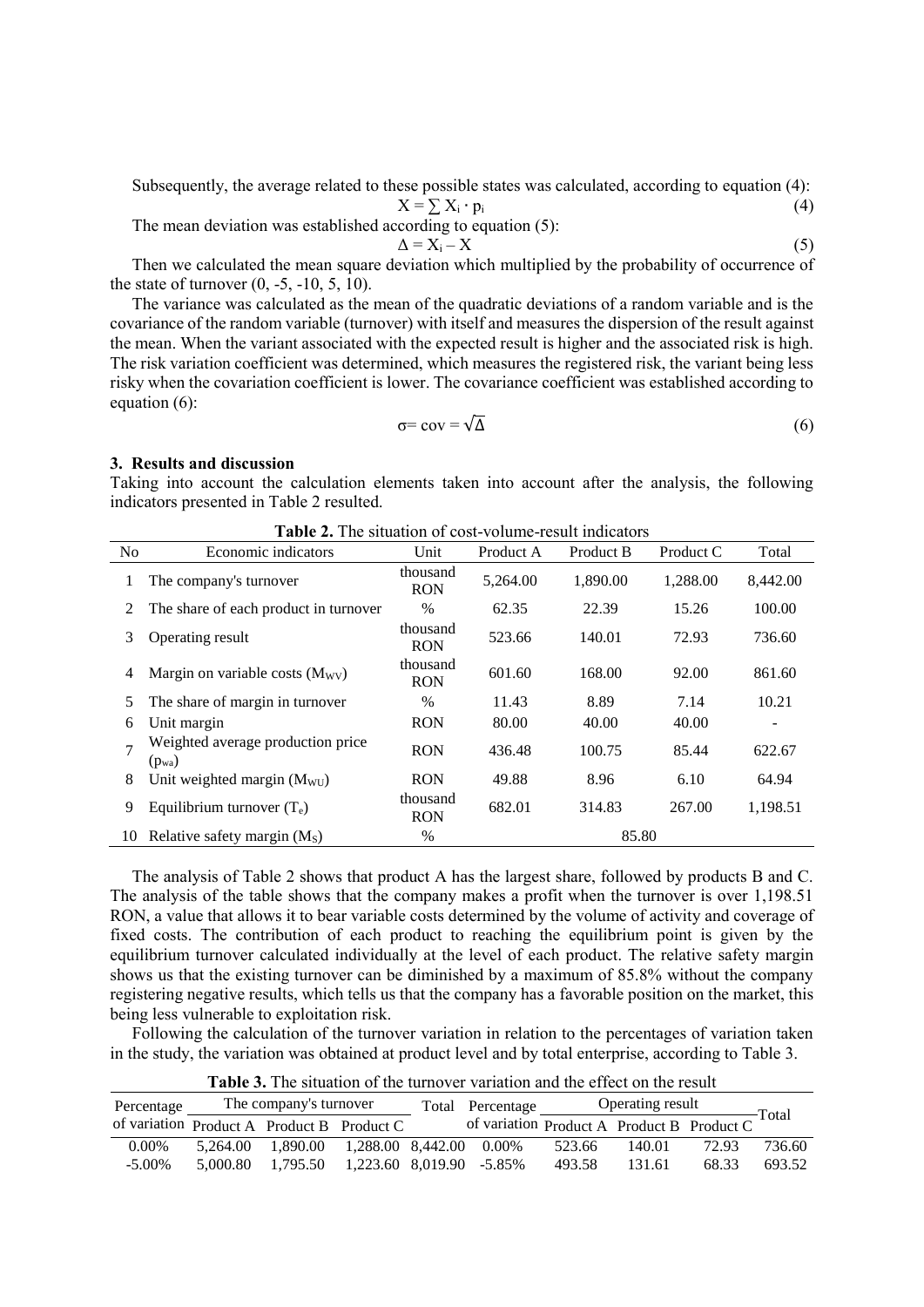|         |                                                 |  |  | 10.00% 5.790.40 2.079.00 1.416.80 9.286.20 11.70% 583.82 156.81 | 82.13 822.76 |        |
|---------|-------------------------------------------------|--|--|-----------------------------------------------------------------|--------------|--------|
| 5.00%   | 5,527.20 1,984.50 1,352.40 8,864.10 5.85%       |  |  | 553.74 148.41 77.53 779.68                                      |              |        |
| -10.00% | 4,737.60  1,701.00  1,159.20  7,597.80  -11.70% |  |  | 463.50 123.21                                                   | 63.73        | 650.44 |

The variation of the turnover and of the variable cost with the mentioned percentages determined the variation of the operating result in a much greater proportion.

Table 4 presents a model for calculating the risk coefficient when turnover varies by 0%, according to the result obtained in Table 3.

| Product type | $p_i$ | $X_i$    | $X_i p_i$ | $X_i$ - $X_{\text{medium}}$ | $(X_i-X_{\text{medium}})^2$ | $(X_i-X_{\text{medium}})^{2*}p_i$ |
|--------------|-------|----------|-----------|-----------------------------|-----------------------------|-----------------------------------|
| Product A    | 0.30  | 5,264.00 | 1.579.20  | 2,760.38                    | 7,619,697.74                | 2,285,909.32                      |
| Product B    | 0.50  | 1.890.00 | 945.00    | $-613.62$                   | 376,529.50                  | 188,264.75                        |
| Product C    | 0.20  | 1,288.00 | 257.60    | $-1,215.62$                 | 1.477.731.98                | 295,546.40                        |
| Total        | 1.00  | 8,442.00 | 2,781.80  |                             |                             | 2,769,720.47                      |

**Table 4.** Statistical calculation of the mean square deviation

According to the results obtained in Table 4, a value associated with the risk was obtained determined by the risk variation coefficient of 1,664.25 ( $\sigma$  = cov =  $\sqrt{\Delta}$ ).

In order to be able to establish the risk coefficient related to all possible situations for the studied enterprise, the risk coefficient was calculated for each possible variant and for each possibility of variation according to the percentages studied (Table 5).

| <b>Table 5.</b> The situation of the risk variation coefficient |                        |                         |                                  |  |  |  |  |
|-----------------------------------------------------------------|------------------------|-------------------------|----------------------------------|--|--|--|--|
| Percentage of                                                   | Option 1               | Option 2                | Option 3                         |  |  |  |  |
| variation                                                       | A(0.3), B(0.5), C(0.2) | B(0.3), C(0.5), A(0.2), | $C(0.3)$ , A $(0.5)$ , B $(0.2)$ |  |  |  |  |
| $0.00\%$                                                        | 1,664.25               | 1,541.35                | 2,080.50                         |  |  |  |  |
| $-5.00\%$                                                       | 1,564.99               | 1,488.91                | 1,926.08                         |  |  |  |  |
| $-10.00\%$                                                      | 1,476.75               | 1,447.45                | 1,779.44                         |  |  |  |  |
| 5.00%                                                           | 1,722.88               | 1,688.70                | 2,076.02                         |  |  |  |  |
| 10.00%                                                          | 1,810.27               | 1,729.33                | 2,222.05                         |  |  |  |  |

Following the analysis of Table 5, it is found that option 2 offers for the enterprise the lowest risk in all situations of variation of the turnover studied, compared to options 1 and 3. This tells us that when we assign the lowest probability value the product with the highest share in turnover the risk decreases.

#### **4. Conclusions**

Through the turnover forecast, it is possible to schedule the future activity and implicitly of the necessary efforts for its realization. Knowing the possible variants that may exist at the level of the future activity, the management of the enterprise can plan its actions in such a way as to face the uncertainty.

In the study it is observed that any future variation between  $0 \div \pm 10$  at the level of turnover and implicitly at the level of variable costs determines a positive operating result, which varies in a greater proportion than the variable that determined the variation. Because the analyzed enterprise is a multiproduct enterprise, the equilibrium point could not be established quantitatively but only in value through the equilibrium turnover which is observed to be different due to the different weight that each product has in the structure of the enterprise. The analysis of the exploitation result at the level of each product shows us the value level as a result of the variation suffered and implicitly the influence transmitted on the global result.

By analyzing the coefficient of variation of the risk to which the company is subject if a certain event would occur according to the associated probability, it can be seen that it fluctuates, obtaining higher values and an increased risk when turnover is high, the share of the product in the assortment range is high or the probability associated with the main product takes the highest value. This association is justified in terms of the company's dependence on the main product (A) which has the highest share of high risk, the company's dependence on certain customers requesting this product and dependence on